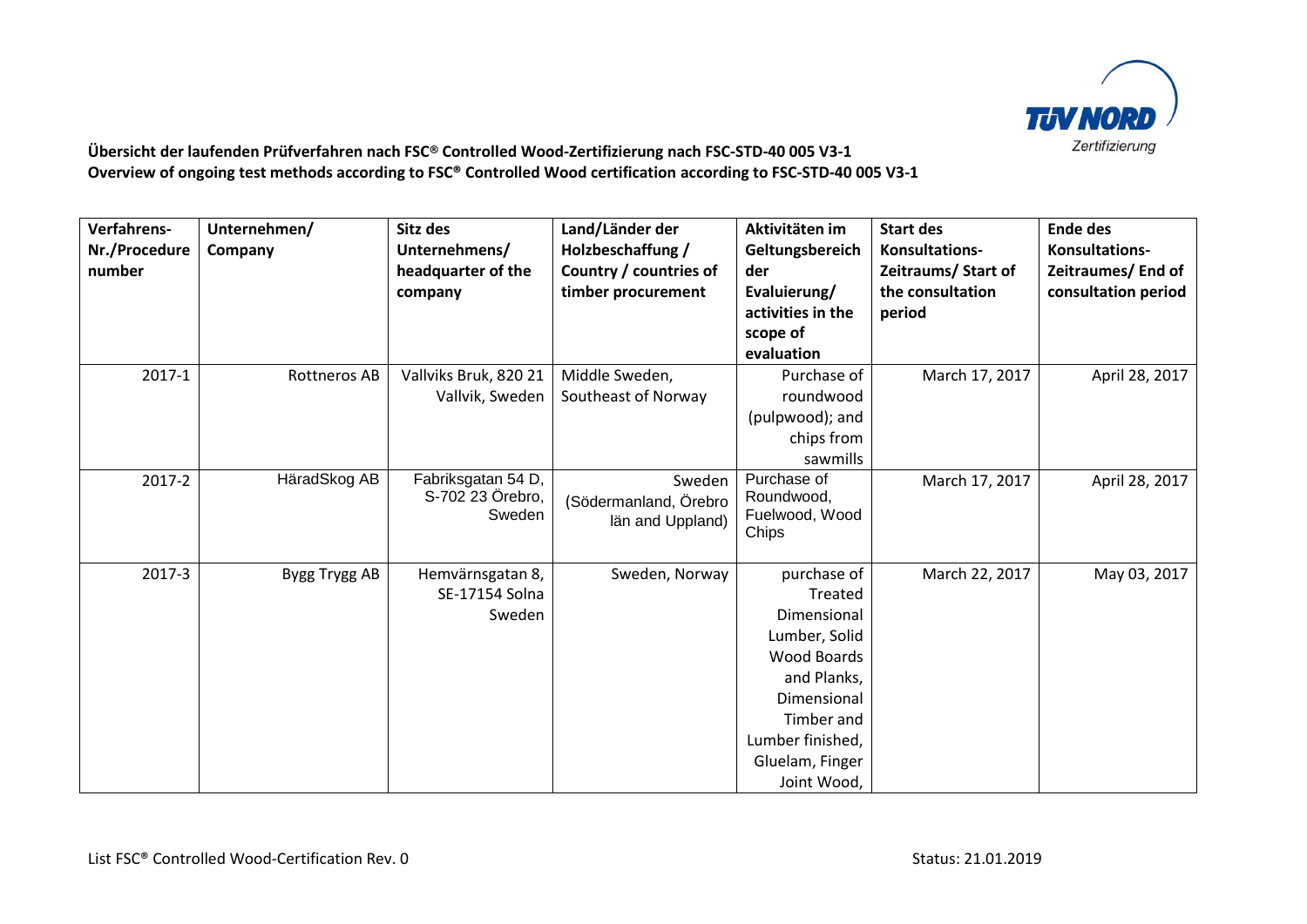

## **Übersicht der laufenden Prüfverfahren nach FSC® Controlled Wood-Zertifizierung nach FSC-STD-40 005 V3-1 Overview of ongoing test methods according to FSC® Controlled Wood certification according to FSC-STD-40 005 V3-1**

|        |                            |                       |                          | Solid Wood<br>Flooring (Plank<br>Flooring), Wall |               |                |
|--------|----------------------------|-----------------------|--------------------------|--------------------------------------------------|---------------|----------------|
|        |                            |                       |                          | Cladding and                                     |               |                |
|        |                            |                       |                          | Mouldings                                        |               |                |
| 2017-4 | MULTIGOR OOD               | Municipality of       | District of Kyustindil,  | purchase and                                     | May 22, 2017  | July 03, 2017  |
|        |                            | Nevestino,            | <b>BULGARIA</b>          | sale of Rough                                    |               |                |
|        |                            | Kyustendil district,  |                          | wood -                                           |               |                |
|        |                            | 2596 Drumohar         |                          | Roundwood                                        |               |                |
|        |                            | village, BULGARIA     |                          | (logs) and Fuel                                  |               |                |
|        |                            |                       |                          | wood.                                            |               |                |
| 2017-5 | <b>Martinson Group AB</b>  | S-937 80 Bygdsiljum   | Västerbotten,            | Purchase of                                      | July 31, 2017 | Sept 11, 2017  |
|        |                            | SWEDEN                | Västernorrland,          | roundwood and                                    |               |                |
|        |                            |                       | Norrbotten (SWEDEN)      | byproducts                                       |               |                |
| 2017-6 | Fyras Trä &                | Fyras                 | Jämtland, Härjedalen,    | Purchase of                                      | July 31, 2017 | Sept. 11, 2017 |
|        | Impregnering AB            | 830-70 Hammerdal,     | Västernorrland,          | roundwood                                        |               |                |
|        |                            | SWEDEN                | Västerbotten,            | (Pine)                                           |               |                |
|        |                            |                       | Hälsingland (SWEDEN)     |                                                  |               |                |
| 2017-7 | <b>MONDI STAMBOLIJSKI</b>  | 1 Zavodska Str,       | Republic of BULGARIA     | Purchase of                                      | Aug. 1, 2017  | Sept 12, 2017  |
|        | EAD                        | Stambolijski, Plovdiv |                          | Round wood                                       |               |                |
|        |                            | region, 4210,         |                          | and Fuel wood                                    |               |                |
|        |                            | <b>BULGARIA</b>       |                          |                                                  |               |                |
| 2018-1 | <b>Trombini Embalagens</b> | Av. Caçador, 93 -     | District Santa Catarina, | Purchase of                                      | May 14, 2018  | June 25, 2018  |
|        | S.A.                       | Centro                | <b>Brazil</b>            | roundwood                                        |               |                |
|        |                            | 89580-000 -           |                          | (Pinus elliottii,                                |               |                |
|        |                            | Fraiburgo - Santa     |                          | Pinus taeda,                                     |               |                |
|        |                            | Catarina              |                          | Eucalyptus spp.)                                 |               |                |
|        |                            | <b>Brazil</b>         |                          |                                                  |               |                |